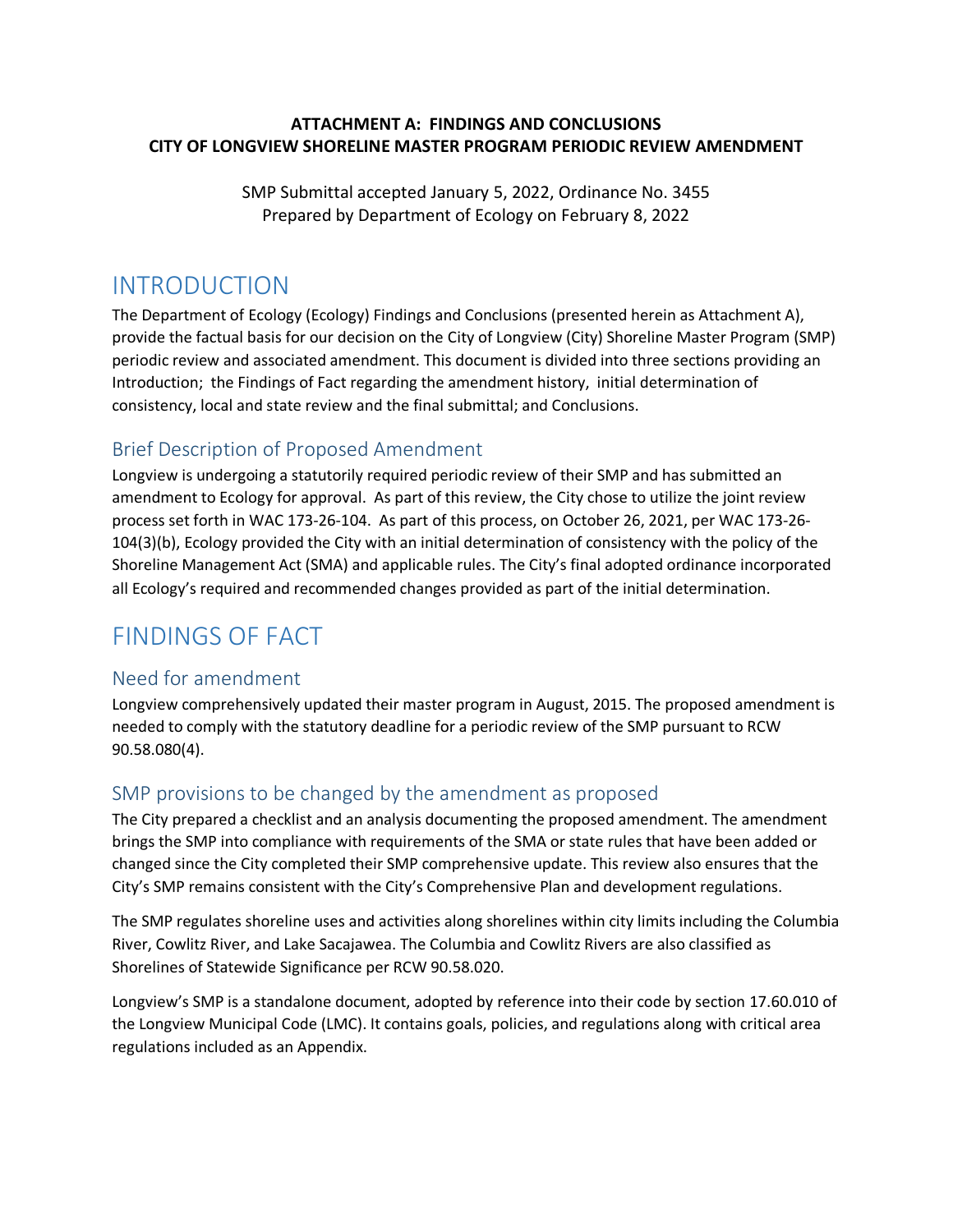In addition to general edits to correct and update syntax, formatting and citation corrections, the following specific SMP sections are proposed to be amended:  $1$ 

### *Chapter 2: Definitions*

- 1. Definition for the following term is added: Date of filing.
- 2. Definition for the following term is removed: Date of receipt.
- 3. Revision is made to the following definition: Development.

#### *Chapter 3: Administrative Provisions*

- 1. Added a reference to WAC 173-27-044, clarifying exceptions to local review [C.1]
- 2. Revised the description of the process for filing permits with Ecology for consistency with 2011 statutory amendments [F.2]

### *Appendix A: Shoreline Critical Area Regulations*

- 1. Replaced precise citation with a more general one for the approved federal wetland delineation manual for consistency with Ecology guidance [2.A, 2.D]
- 2. Deleted a provision in the Exempted Wetlands section that does not apply in shoreline jurisdiction, for consistency with WAC 173-26-221(2) [2.C]
- 3. Updated citations to the LMC throughout Appendix A for accuracy [II.2.D, 2.G, 2.J; IV.D.I].

## Amendment History, Review Process

The City prepared a public participation program in accordance with WAC 173-26-090(3)(a) to inform, involve and encourage participation of interested persons and private entities, tribes, and applicable agencies having interests and responsibilities relating to shorelines. An important element of the public participation plan is the City's SMP Periodic Review [project website](https://www.mylongview.com/159/Shoreline-Master-Program)<sup>[2](#page-1-1)</sup>. The Planning Commission held public meetings July 7, 2021 and October 6, 2021 to discuss the proposed SMP Periodic Review. Due to the COVID-19 Pandemic, the City held public meetings in a virtual format using Zoom, including the Planning Commission Public Hearing addressing this topic, on October 6, 2021<sup>[3](#page-1-2)</sup>. All Planning Commission meetings were broadcast on a loop on local public access television.

The City used Ecology's Periodic Review checklist of legislative and rule amendments to review amendments to chapter 90.58 RCW and department guidelines that have occurred since the master program was last amended, and determine if local amendments were needed to maintain compliance in accordance with WAC 173-26-090(3)(b)(i). The City also reviewed changes to the comprehensive plan and development regulations to determine if the shoreline master program policies and regulations remain consistent with them in accordance with WAC 173-26-090(3)(b)(ii). The City considered whether to incorporate any amendments needed to reflect changed circumstances, new information or improved data in accordance with WAC 173-26-090(3)(b)(iii). The City consulted with Ecology and solicited comments throughout the review process including opportunities to comment on draft materials.

<span id="page-1-0"></span><sup>&</sup>lt;sup>1</sup> All references are to section numbering in the revised locally adopted SMP amendment submitted for Ecology review.

<span id="page-1-1"></span><sup>2</sup> <https://www.mylongview.com/159/Shoreline-Master-Program>

<span id="page-1-2"></span><sup>&</sup>lt;sup>3</sup> Documents were posted to the City's webpage and interested parties were encouraged to become involved. The public hearing and open house were held on the same date.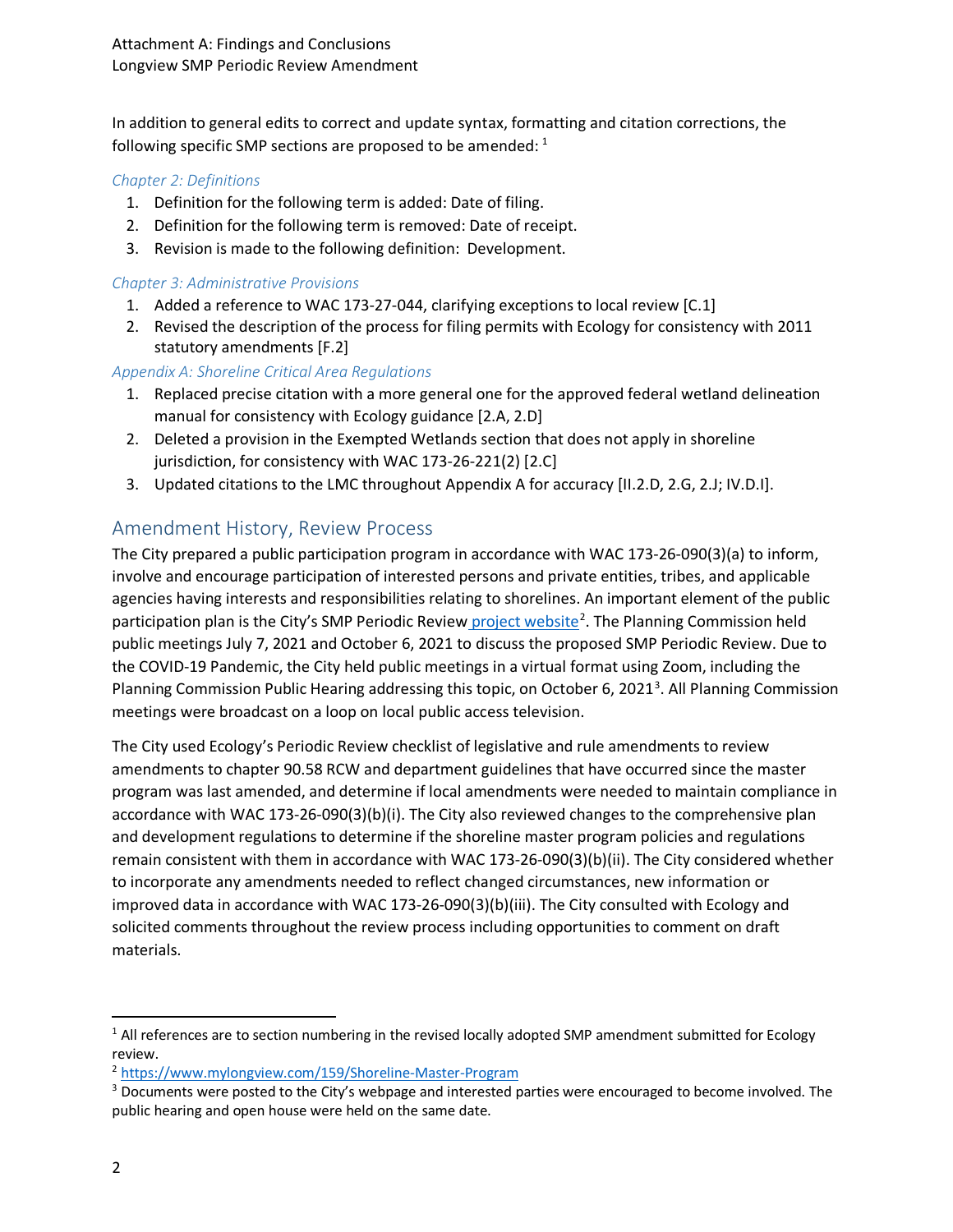The record indicates the City completed a State Environmental Policy Act (SEPA) checklist and issued a Determination of Non-Significance (DNS) on August 6, 2021 for the proposed amendments to the SMP. The City provided 60-day Notice of Intent to Adopt to the Department of Commerce on August 6, 2021.

#### *Joint Local/State comment period under WAC 173-26-104*

The City and Ecology held a joint local/state comment period on the proposed amendments following procedures outlined in WAC 173-26-104. The comment period began on August 30, 2021 and continued through October 4, 2021. A joint public hearing before the Planning Commission took place via Zoom on October 6, 2021.

The City provided notice to local parties, including a statement that the hearing was intended to address the periodic review in accordance with WAC 173-26-090(3)(c)(ii). The City's record indicates notice of the hearing was published on August 29, 2021 in *The Daily News*. Ecology distributed notice of the joint comment period to state interested parties on September 2, 2021. Separate notice, and an invitation to consult, was sent September 2, 2021, to the Yakama Nation Tribal Council, Confederated Tribes of Grande Ronde, and the Cowlitz Tribe.

No comments were received on the proposed SMP amendment during the 30-day public comment period or public hearing.

#### *Initial Determination of Consistency*

As part of this review, the City chose to utilize the joint review process set forth in WAC 173-26-104. After the joint local-state comment period and hearing, the City submitted the proposed amendment to Ecology for initial review. Ecology is required under WAC 173-26-104(3)(b) to provide the City with an initial determination of consistency with the policy of the Shoreline Management Act (SMA) and applicable rules.

The proposed SMP amendment was received by Ecology on October 8, 2021 for initial state review. The submittal was verified as complete on October 12, 2021. This began Ecology's review and initial determination.

Based on our review of the record, we concluded that portions of the proposal were not consistent with applicable laws and rules.

On October 26, 2021 we provided a written statement describing the specific areas of concern and changes necessary. We identified one (1) required change. Ecology found that the wetland provisions set forth in Appendix A included an exemption for certain wetlands. Per Ecology guidance, this exemption does not apply in shoreline jurisdiction. We also identified three (3) recommended changes to improve clarity of the proposed amendments. After review by Ecology of the complete initial record submitted, Ecology determined that the City's proposed amendment, subject to and including Ecology's required change, were consistent with the policy and standards of RCW 90.58.020 and RCW 90.58.090 and the applicable guidelines (WAC 173-26-171 through -251 and -020, Definitions). We concluded that if the issues identified within our required and recommended changes were resolved prior to local adoption, we anticipated being able to approve this SMP periodic review amendment upon formal submittal per WAC 173-26-110.

#### *Final Submittal*

With passage of Ordinance No. 3455 on December 9, 2021, the City Council authorized staff to forward the proposed amendment to Ecology for formal review. The City's final adopted ordinance incorporated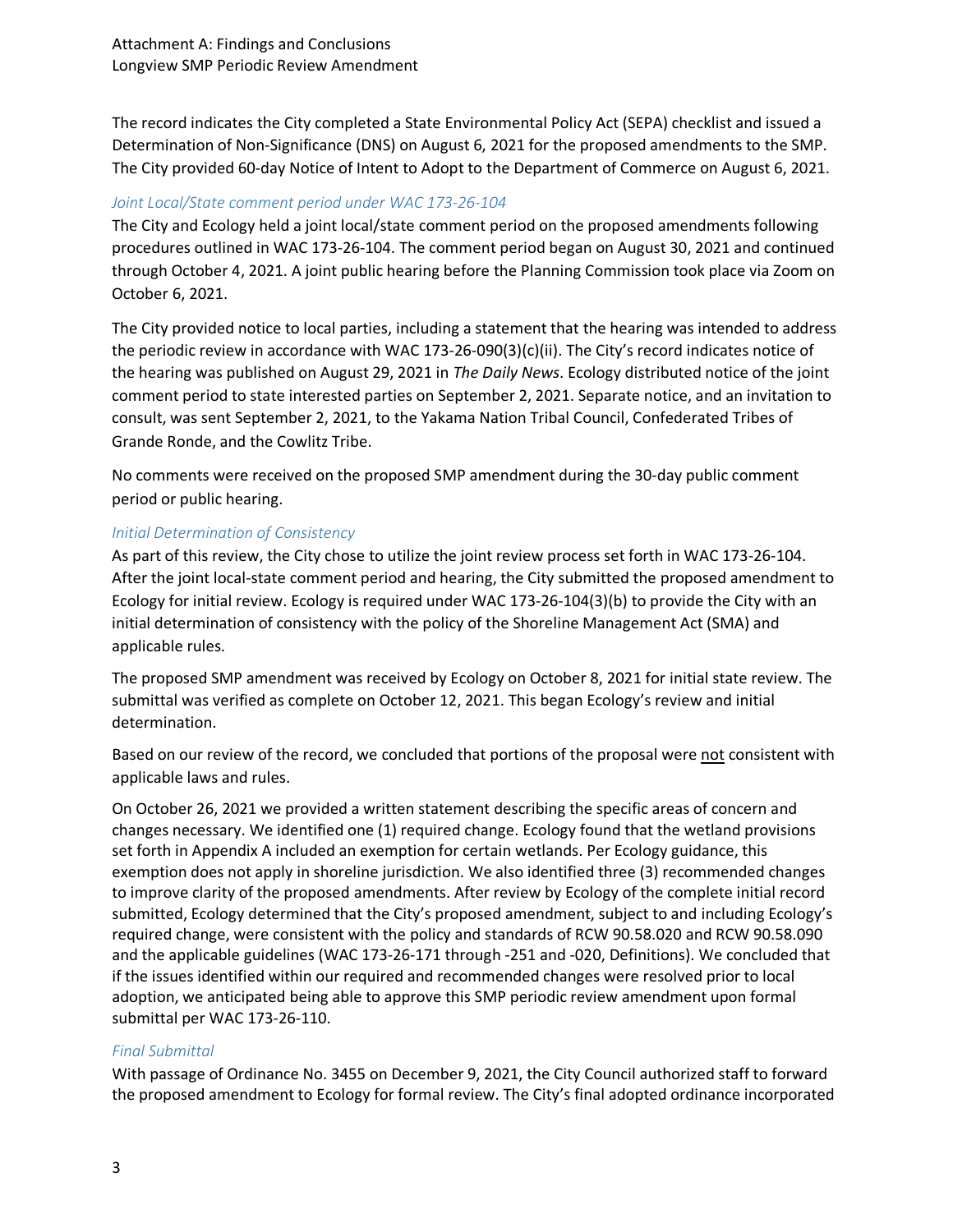Ecology's one required change and all three (3) recommended changes provided as part of the initial determination.

The City's final submittal of the SMP amendment was received on December 30, 2021. The submittal was determined complete on January 5, 2022. This began our formal review and decision making process per WAC 173-26-120.

At the conclusion of our formal review, Ecology's Director must decide to approve the amendment as submitted, approve it with required and/or recommended changes, or deny approval.

## Consistency Review

## *Consistency with Chapter 90.58 RCW*

The proposed amendments have been reviewed for consistency with the policy of RCW 90.58.020 and the approval criteria of RCW 90.58.090(3), (4) and (5). The City has also provided evidence of its compliance with SMA procedural requirements for amending their SMP contained in RCW 90.58.090(1) and (2).

## *Consistency with applicable guidelines (Chapter 173-26 WAC, Part III)*

The proposed amendments have been reviewed for compliance with the requirements of the applicable Shoreline Master Program Guidelines (WAC 173-26-171 through 251 and 173-26-020 definitions). This included review of an SMP Periodic Review Checklist, which was completed by the City.

### *Consistency with SEPA Requirements*

The City submitted evidence of SEPA compliance in the form of a SEPA checklist and issued a Determination of Non-Significance (DNS) August 6, 2021 for the proposed SMP amendments. The record indicates notice of the DNS was published in *The Daily News* on August 7, 2021.

# CONCLUSIONS OF LAW

After review of the complete record submitted and all comments received, Ecology concludes that the City proposed amendments are consistent with the policy and standards of RCW 90.58.020 and RCW 90.58.090 and the applicable SMP guidelines (WAC 173-26-171 through 251 and .020 definitions).

Ecology concludes that the proposed amendments satisfy the criteria for approval of amendments found in WAC 173-26-201(1)(c). This includes the conclusion that approval of the SMP amendments will not foster uncoordinated and piecemeal development of the state's shorelines (WAC 173-26-201(2)(c)(i) and will assure no net loss of shoreline ecological functions will result from implementation of the amended master program (WAC 173-26-201(2)(c)(iv) and WAC 173-26-186(8)).

Ecology concludes that those SMP segments relating to shorelines of statewide significance continue to provide for the optimum implementation of Shoreline Management Act policy (RCW 90.58.090(5)).

Ecology concludes that the City has complied with the requirements of RCW 90.58.130 and WAC 173-26- 090 and WAC 173-26-104 regarding public and agency involvement in the SMP review and amendment process, including conducting a public hearing, notice, consultation with parties of interest and solicitation of comments from tribes, government agencies and Ecology.

Ecology concludes that the City has complied with the requirements of RCW 90.58.100 regarding the SMP amendment process and contents.